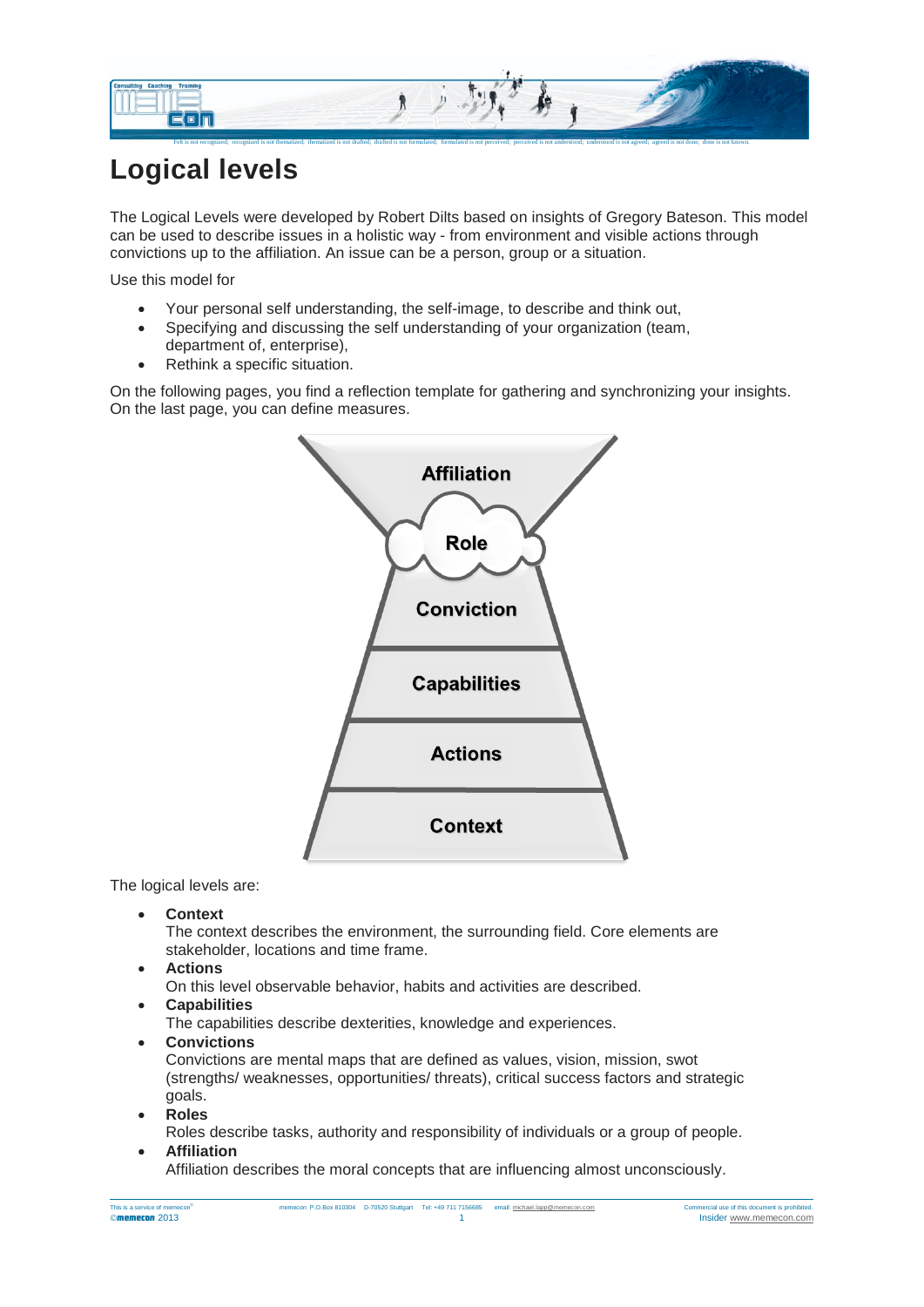

## **Reflection template**

Find a topic and document your thoughts about it. Fill out the template as spontaneously as possible and find discrepancies in a second step. On the following page, you consider measures for the detected discrepancies.

| Role: Define a meaningful name for the role/situation and describe it briefly. |
|--------------------------------------------------------------------------------|
|                                                                                |
|                                                                                |
|                                                                                |
|                                                                                |
|                                                                                |
|                                                                                |
|                                                                                |
| Context: Describe place, period and persons involved.                          |
|                                                                                |
|                                                                                |
|                                                                                |
|                                                                                |
|                                                                                |
|                                                                                |
|                                                                                |
| Actions: Describe observable activities (behavior, habits, and measures).      |
|                                                                                |
|                                                                                |
|                                                                                |
|                                                                                |
|                                                                                |
|                                                                                |
|                                                                                |
| Abilities: Describe relevant skills.                                           |
|                                                                                |
|                                                                                |
|                                                                                |
|                                                                                |
|                                                                                |
|                                                                                |
|                                                                                |
| Convictions: Determine values, strategies and beliefs.                         |
|                                                                                |
|                                                                                |
|                                                                                |
|                                                                                |
|                                                                                |
|                                                                                |
|                                                                                |
| Affiliation: Describe basic models, as well as cultural and other influences.  |
|                                                                                |
|                                                                                |
|                                                                                |
|                                                                                |
|                                                                                |